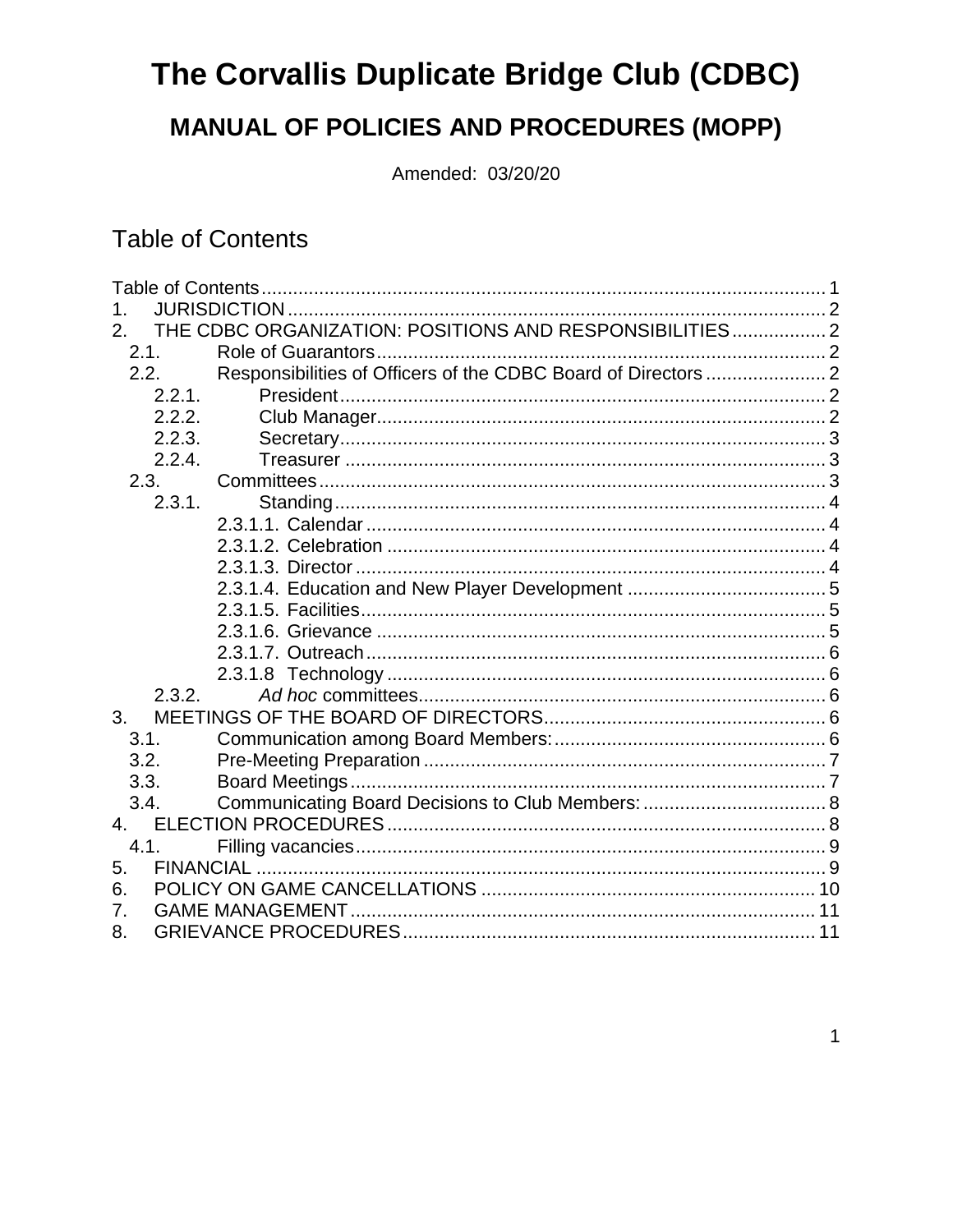#### <span id="page-1-0"></span>**1. JURISDICTION**

This document specifies policies and procedures for CDBC and takes precedence over any such approved by the CDBC board prior to its adoption that are not noted within. All dated policies and procedures in this Manual have been approved at a CDBC Board meeting and noted in the minutes.

#### <span id="page-1-1"></span>**2. THE CDBC ORGANIZATION: POSITIONS AND RESPONSIBILITIES**

#### <span id="page-1-2"></span>**2.1.Role of Guarantors**

A Guarantor not an elected or appointed member of the board:

- o may submit issues for meeting agendas
- o is welcome to participate in Board discussions
- o is copied on all Board communications, including committee reports, meeting notices, agendas and briefing statements, and email meeting communications.

#### <span id="page-1-4"></span><span id="page-1-3"></span>**2.2.Responsibilities of Officers of the CDBC Board of Directors**

#### **2.2.1. President**

- Presides at all meetings of the CDBC Board of Directors and the annual Membership Meeting.
- Prepares the agenda for Board meetings, and the annual Membership Meeting.
- Appoints all committees and serves on them as an ex-officio member.
- Exercises general supervision over the activities of the CDBC and has overall responsibility for running the Club.

## **2.2.2. Club Manager**

- <span id="page-1-5"></span>Acts in the absence of the President; assists the President.
- Is accountable to ACBL for the enforcement of ACBL rules and regulations in all sanctioned games the club conducts.
- Must supervise the following activities:
	- o Preparation and filing of the Monthly Financial and Masterpoint Report(s)
	- o Correspondence with ACBL on club game matters
	- o Application for sanction renewals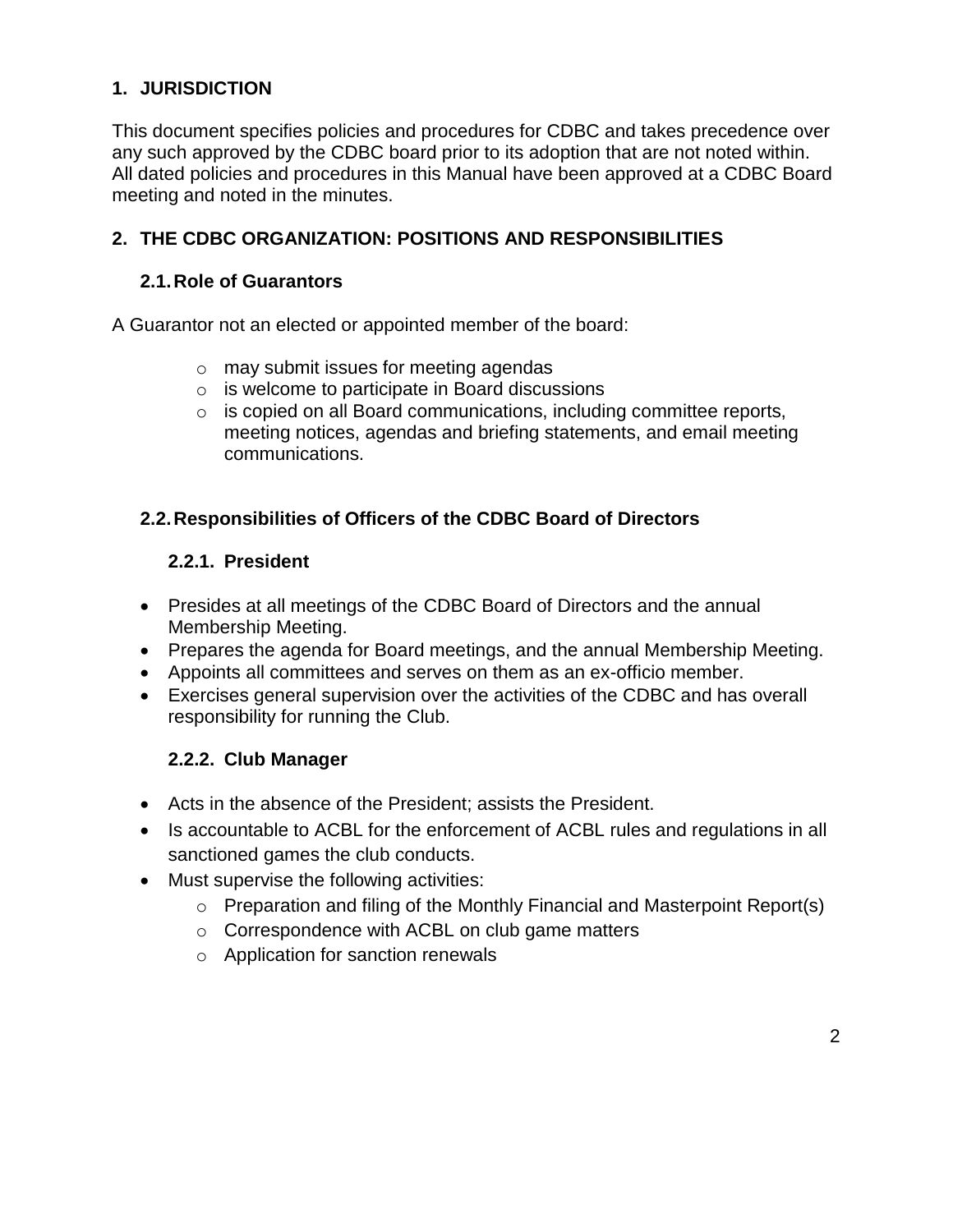o Reporting any change of club managers or session changes on a form provided by ACBL. The signatures of the club manager or officer must be on the form when it is filed.

#### **2.2.3. Secretary**

- <span id="page-2-0"></span>• If requested by the president, sends notice of time and place of meetings to Board members and guarantors along with agenda, meeting reports, and prior un-approved minutes.
- Takes minutes at the meeting, prepares draft minutes after meeting, and distributes minutes to Board members for review and following approval, the secretary will call an email vote to approve the minutes.
- After approval provides minutes to Webmaster for posting
- Prepares correspondence as needed.
- Maintains permanent CDBC records and documents.
- <span id="page-2-1"></span>Assists CDBC President.

#### **2.2.4. Treasurer**

- Ensures that all money collected by CDBC is deposited in a timely manner
- Pays all bills
	- o Payments over \$250 shall have President's approval
	- o Payments over \$500 shall have Board approval, exempting rent, utilities, and other routine monthly payments
- Ensures financial reports are prepared at least quarterly (monthly or semimonthly if possible) by providing the original documents to the data processor. Reports include, but are not limited to:
	- 1. Comparative profit and loss with the preceding year
	- 2. Results by activity
	- 3. Table count
- Distributes the financial report to the board members
- Fulfills government compliance requirements
	- o Ensures the necessary annual IRS forms 1099 are prepared and filed
	- o Ensures Annual report to the Oregon Corporation Division is prepared and filed.
	- o Ensures that the annual report to the IRS is filed.

## <span id="page-2-2"></span>**2.3.Committees**

Committees represent the acting arms of the Board and report to the Board. Committees should set goals and budgets annually, and present these to the Board in writing by December 1<sup>st</sup> of each year for the following year. Committees should report to the Board in writing at least annually on actions undertaken and progress towards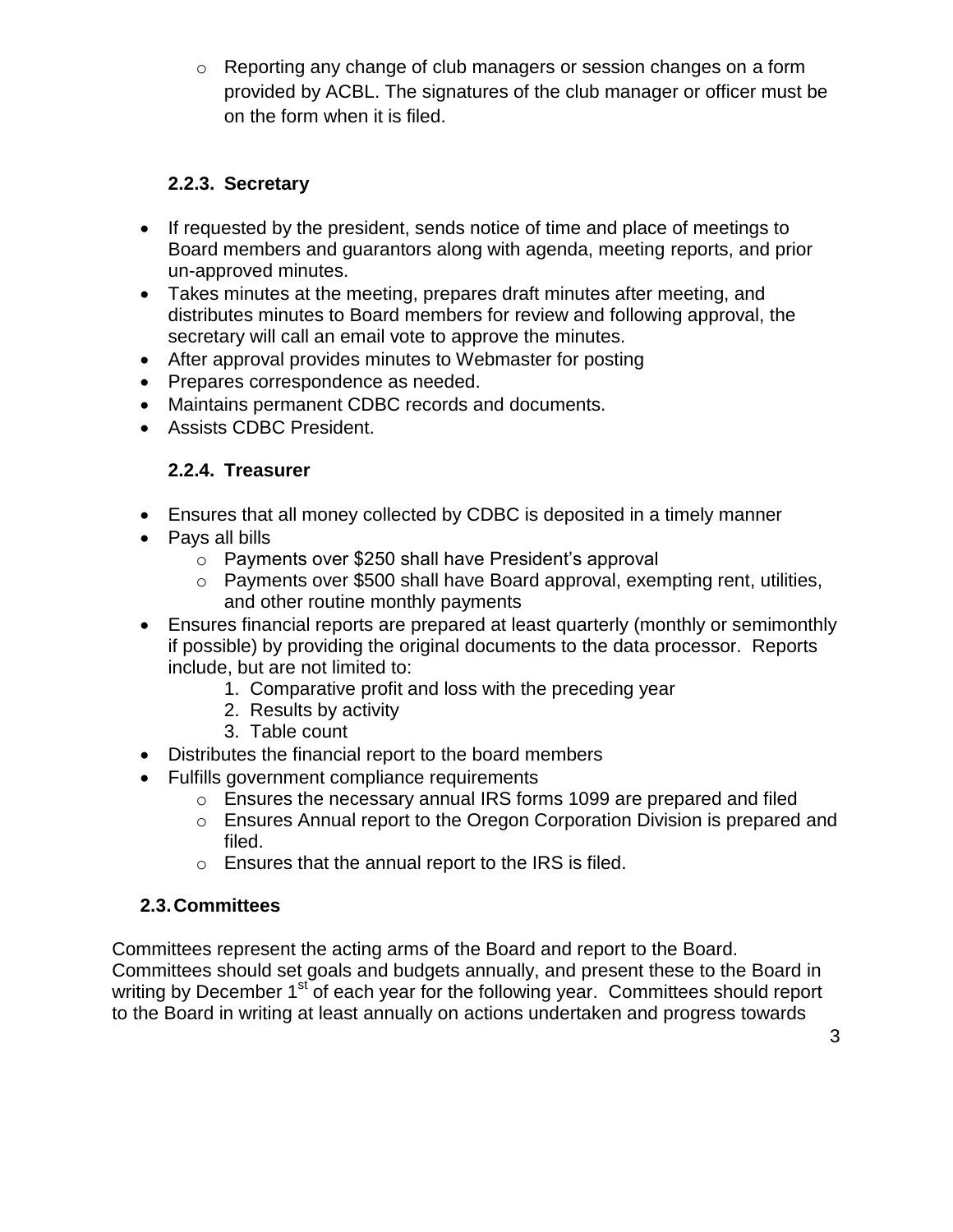achieving goals. Major committee actions should not be undertaken without the approval of the Board via the procedures outlined herein.

## <span id="page-3-0"></span>**2.3.1. Standing**

## **2.3.1.1. Calendar**

- <span id="page-3-1"></span>• Prepares the special game calendar including weekend games calendar for the next year according to guidelines from the Board. The Board will deliver the guidelines by 9/30.
- Researches and comprehends changes in ACBL Special Games regulations
- Delivers the next year's schedule to the Board for approval by 10/31
- Coordinates with the Unit and Albany Club as necessary
- Makes a paper calendar available for the directors and others
- Updates the schedule as necessary during the year
- Processes all schedule changes
- <span id="page-3-2"></span>Ensures the calendar is posted to the website

## **2.3.1.2. Celebration**

- Organizes, and executes all special events, parties such as a Christmas party, New Year event, Decade challenge, annual members meeting, etc.
	- $\circ$  Liaise with the committee requesting the event to identify their needs, budget, etc.
	- o Organize details such as décor and catering
	- o Propose ideas to improve event quality
	- o Ensure compliance with insurance, legal, health and safety obligations with facilities committee.
	- $\circ$  Cooperate with outreach to promote and publicize event

## **2.3.1.3. Director**

- <span id="page-3-3"></span> Maintains a comprehensive director's manual for directing games which details:
	- $\circ$  How to run the computer and clock.
	- o Movements to be followed based on table count.
	- $\circ$  How to seat and stratify a game.
	- $\circ$  How to post game results to the web site.
	- o How to correct scores and handle late plays or no plays.
- Sets up director training as needed, including recruiting and training new directors
- Maintains a set of director policies in line with the ACBL Handbook of Rules and Regulations, including:
	- $\circ$  General demeanor as the public face of the club
	- o Making rulings, including consulting other directors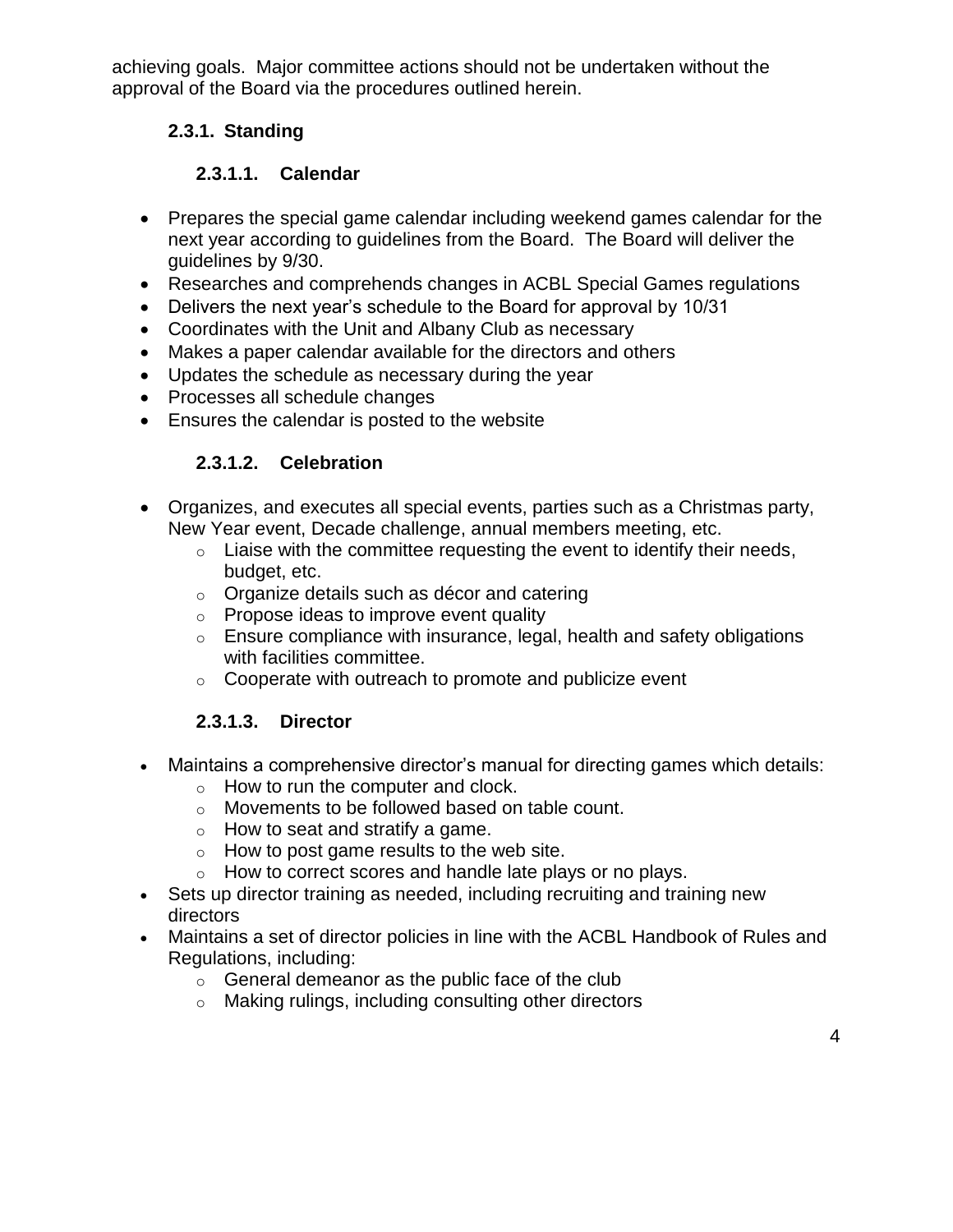- $\circ$  How to handle disciplinary issues
- $\circ$  How to handle slow play, policies for warnings, and adjusted scores
- Provides a current Director schedule for the bulletin board in the office.
- Determines convention usage
- Collects money and prepare the game report.

## **2.3.1.4. Education and New Player Development**

- <span id="page-4-0"></span>• Provide classes and other learning situations to enhance the development of new players
- Develops/maintains a 2 year curriculum from Beginning Level through Advanced **Beginner**
- Determines when to start a new sequence of classes
- Recruits teachers and obtains training for them
- Develops learning opportunities for Intermediate players
- <span id="page-4-1"></span>• Runs mentor programs

## **2.3.1.5. Facilities**

- Maintains a calendar of non-bridge game events to be held at the center
- Coordinates facilities management with the owners of the center
- Maintains appropriate levels of center supplies
- Determines the settings on the thermostats
- Is responsible for the bulletin board.
- Manages club clean-up
- Manages food and drinks
- Arranges for quarterly R&M on HVAC

## **2.3.1.6. Grievance**

- <span id="page-4-2"></span> The Grievance Committee shall consist of three Club members: a Board member appointed by the Board President and two members selected by the appointed Board member. To avoid any potential conflict of interest the Board member will have no voting rights on the issue in question at any Board Meetings. Each Committee member will serve for one calendar year and may be asked to serve again.
- The goal of the Grievance Committee is to mediate minor disputes; to investigate issues not readily resolved by education, communication or immediate mediation; and to refer matters to the Board that appear to violate the ACBL Code of Conduct and/or that may require disciplinary action. The Board will make the final determination of any disciplinary action to be taken.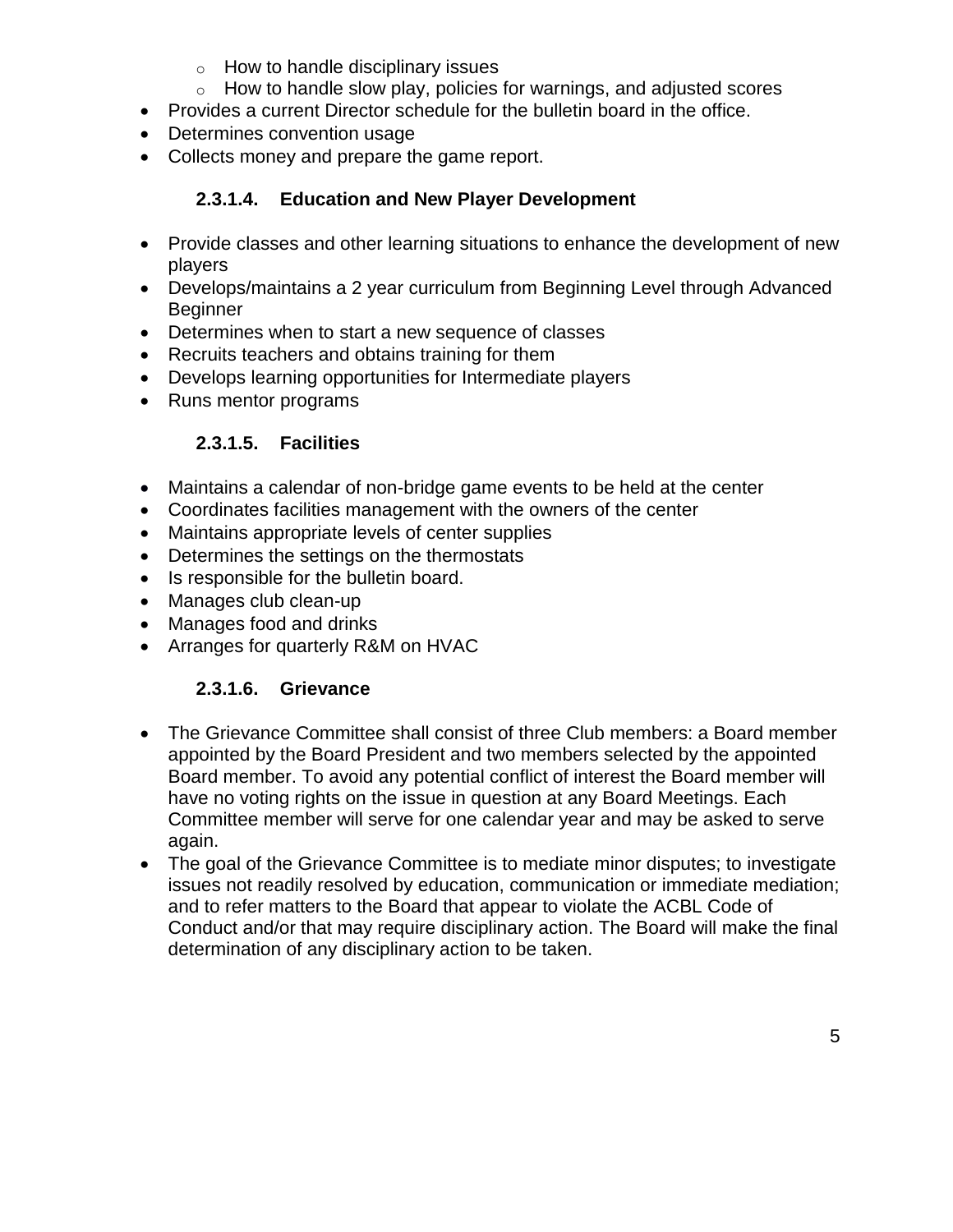#### **2.3.1.7. Outreach**

- <span id="page-5-0"></span>Communicates game schedules and advertises games to other area clubs
- Advertises special events
- Advertises all classes
- Recruits players for games and events as necessary
- Manages partnerships as necessary
- Responsible for member directories (coordinate with the unit)
- Responsible for member email lists (coordinate with technology)
- Polls the membership for desired changes or improvements

#### **2.3.1.8 Technology**

- <span id="page-5-1"></span>Maintains the Club's website
- Coordinates with the Director Committee to create reliable posting of game results.
- Coordinates with Outreach for Web content and other club communication (i.e., a centralized email database or listserv).
- Creates the best possible documentation so in emergency someone else could take over the website.
- Maintains the club computers
- Maintains the club computers, Bridge Mates, network equipment, etc.
- Responsible for Dealers, Dealer Schedules, and maintenance of the Dealing Machine

#### **2.3.2.** *Ad hoc* **committees**

<span id="page-5-2"></span>Other committees may be appointed to perform special projects.

#### <span id="page-5-3"></span>**3. MEETINGS OF THE BOARD OF DIRECTORS**

#### <span id="page-5-4"></span>**3.1.Communication among Board Members:**

- During discussions, Board members will respect each other's perspectives and will endeavor to understand each other's viewpoints. Critical debates in which the pros and cons of issues are discussed openly are important in order to make well-informed decisions on behalf of club members.
- To fulfill our fiduciary responsibilities, Board members must be able to express their opinions freely and must be free to change their minds after listening to the discussion.
- The Board is a team and will strive for unanimity/consensus, but unanimity will not always be possible. Board members agree that differences of opinion regarding the substance of an issue will not be taken personally, and Board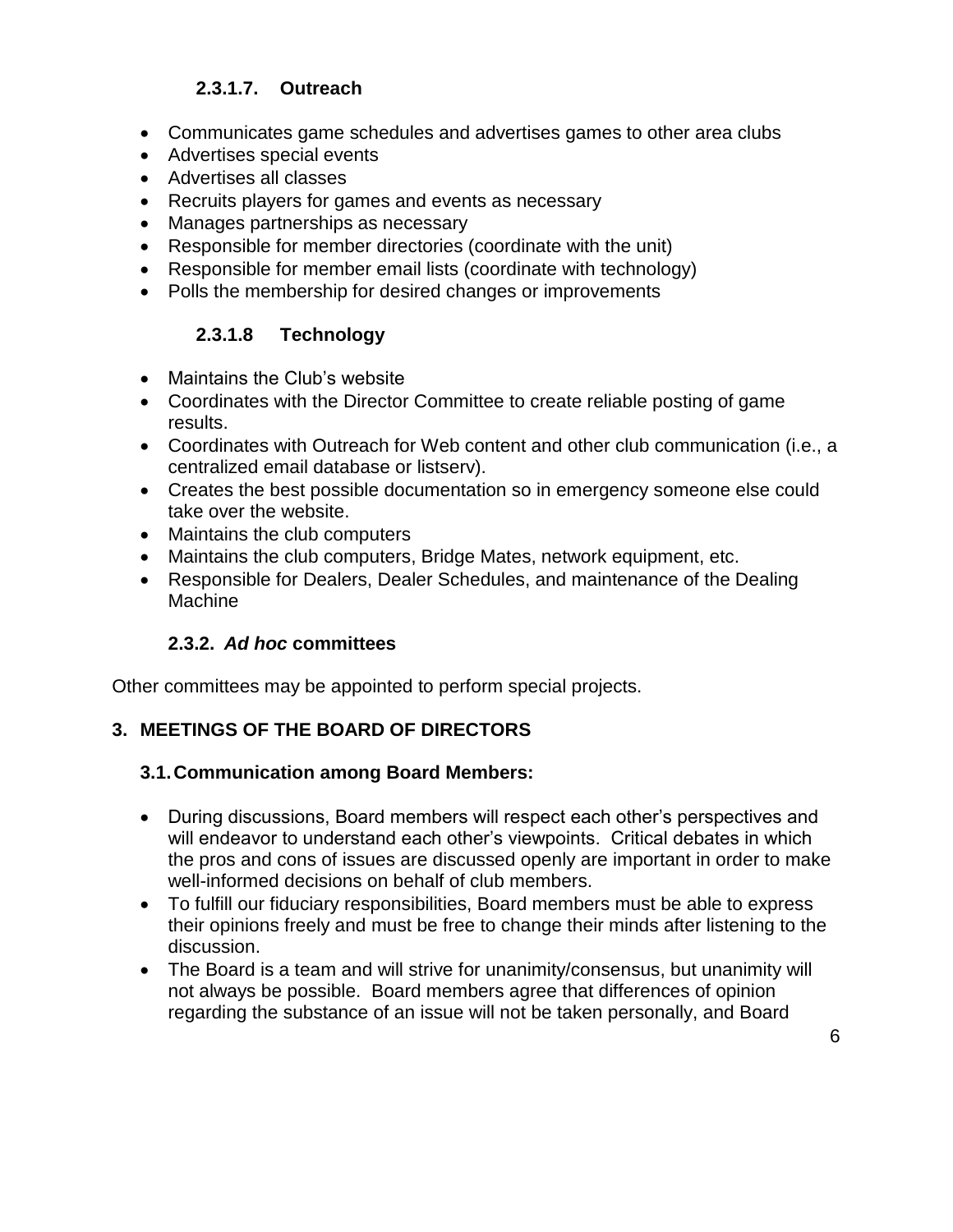members will not harbor resentment towards others who speak on behalf of an opposing view.

 All Board members agree to explain the Board's decision to the club membership even in cases in which the decision was not reached by unanimity.

## <span id="page-6-0"></span>**3.2.Pre-Meeting Preparation**

*Agenda and briefing statements:* An agenda for each meeting will be prepared by the President. Agenda items may be brought forward by a Committee, a Board member, or a club member.

- Agenda items must be submitted to the President at least 4 days in advance of the board meeting. Each agenda item will include the person responsible for facilitating discussion as well as the estimated time allotted for discussion.
- Agenda items will be categorized as either decision items, which are any items on which the Board is being asked to render a decision, or information items, which are any items that are for informational purposes only.
- Decision items will be accompanied by an explanatory statement. Explanatory statements will articulate the decision the board is being asked to make and include any specific information relevant to the decision. Explanatory statements will be submitted to the President by the end of the day 4 days prior to the meeting. The agenda and explanatory statements will be circulated to Board members by email at least 3 days before the meeting.

*Disseminating the agenda/briefing statements to members*: The agenda and briefing statements will be publicized to club members by making a printed copy available for review at the Bridge Center and by posting an electronic copy to the web site within 3 days of the meeting. Club members may provide feedback to Board members via discussion or a "comment box" on the web page containing the link to the agenda. Feedback submitted to the electronic comment box will be forwarded to all Board members.

## <span id="page-6-1"></span>**3.3.Board Meetings**

*Face-to-face meetings*: Board meetings are open to the club membership.

- Club members are observers at Board meetings, but they may participate only if their participation is requested by at least one member of the Board.
- The date, time, and place of face-to-face meetings will be posted on the website and posted/announced at the bridge center at least one week in advance. Board meetings should be held at the Bridge Center if at all possible, but may be held at a private residence if necessary.
- If club members are present at a Board meeting, any Board member may request the Board go into executive session for confidential discussion. The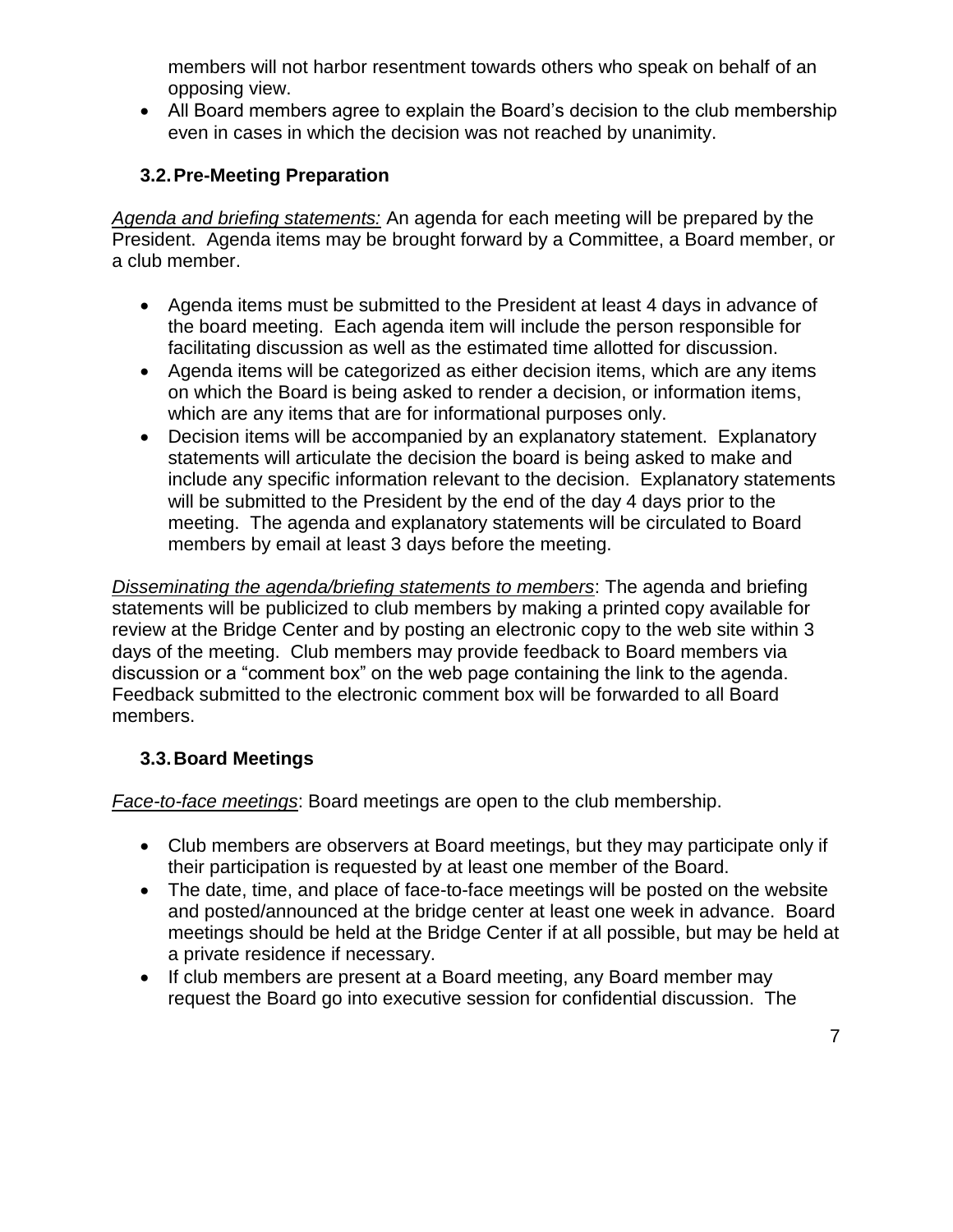Board will vote on this request. Executive session is primarily used for personal and/or personnel issues (i.e., director pay and performance, appointments to the Board or Committees) or disciplinary issues.

*Email meetings*: Email meetings may be called for the purpose of conducting business for which a face-to-face meeting is either unnecessary (i.e., routine housekeeping business) or impractical (i.e., emergency meeting over a holiday).

- Because of the nature of an email meeting, it is not possible to make these meetings truly "open" to the membership. The following procedure ensures that email meetings are as open as practicable. The membership will be informed of email meetings as soon as a meeting is called.
- The agenda will be made available on the web site and in hard-copy at the Bridge Center, and members will be allowed to provide feedback via discussion or a web-based comment box.
- Club members will be informed of decisions from email meetings via the mechanisms described below.

*Decision-making process*: At meetings, all decisions should be measured against the three main goals: (1) making the best possible bridge playing experience for as wide a membership as possible, (2) increasing table count, and (3) keeping the club financially solvent.

*Topics raised at a meeting and not on the agenda*: However, there may occasions when topics that are not on the agenda are raised at a Board meeting.

- Topics brought up during a meeting that *do not need to be addressed immediately* will be referred to the appropriate person or standing/*ad hoc* committee for consideration. The topic may be put on the agenda for the Board's next meeting and handled according to the above procedures.
- During meetings, the Secretary will keep a running list of action items (items that are assigned to a Board member or committee for additional study or future action). Just prior to the close of the meeting, the Secretary will read the list of action items for the Board's review. Within 2 days of the meeting, the President or Secretary will notify (via email) any person or committee of the Board's action item.

## <span id="page-7-0"></span>**3.4.Communicating Board Decisions to Club Members:**

The outcome of Board decisions will be announced to the membership via the web site and posting information at the bridge center and posted on the website for at least 1 week. After approval, minutes will be archived on the website permanently.

## <span id="page-7-1"></span>**4. ELECTION PROCEDURES**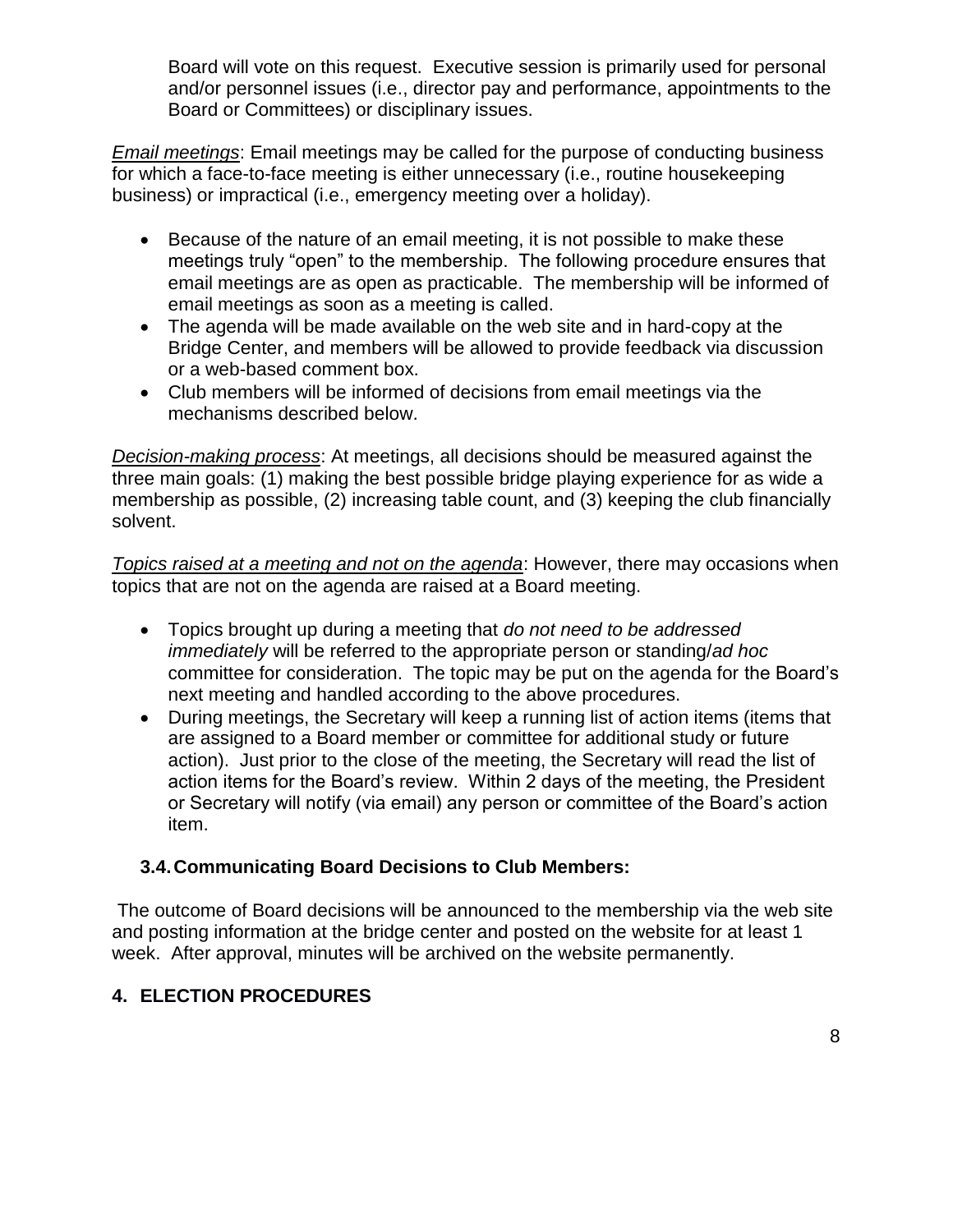The procedures listed below are intended to clarify articles 5D and 5E of the by-laws by providing operational details that implement the bylaws.

#### <span id="page-8-0"></span>**4.1.Filling vacancies**

- If a member of the Board resigns or is no longer able to fill their position, the President will act as soon as possible, waiting no longer than 3 weeks to fill the position. The President will seek input from the Board on selecting a candidate to advance to the Board for approval.
- However, if the vacancy occurs within one month of a normal club election and the vacating member's position would have been up for re-election in the coming election, the vacancy shall be filled as part of the normal election process or if the vacating member's position would not have been up for re-election in the upcoming election, the vacancy shall be filled by appointment by the Board as required by the by-laws. In that case, the Board is required to announce to the Membership that it will be filling a vacant position by appointment following the election and that unelected candidates who ran in the election will be highly considered to fill the vacant position. The Board is not required to appoint someone who stood for election and was not elected.
- In rare circumstances, the Board can appoint members to the Board even without a quorum according to the by-laws. Examples of these rare circumstances could include the resignation of the President or the simultaneous resignation of multiple Board members. Usually vacant positions are expected to be filled by nominations from the President with Board approval.

#### <span id="page-8-1"></span>**5. FINANCIAL**

- CDBC is a non-profit corporation under IRC Section 501(c) (4).
- Its legal name is Corvallis Duplicate Bridge Club.
- The corporation operates on a fiscal year ending December 31.
- The corporation is required to file annual reports to the IRS, and Oregon Secretary of State, Corporation Division.
- CDBC maintains a checking account at Chase Bank.
- The financial statements of the CDBC are prepared on a modified cash basis.
- The CDBC owns 3 computers, 25 (5 outright and 20 jointly with Unit 477) Bridgemate electronic scoring devices, a refrigerator, microwave, dishwasher, sidewalk signage and tables and chairs.
- The CDBC operates on an annual budget as approved by the Board of Directors at its annual meeting.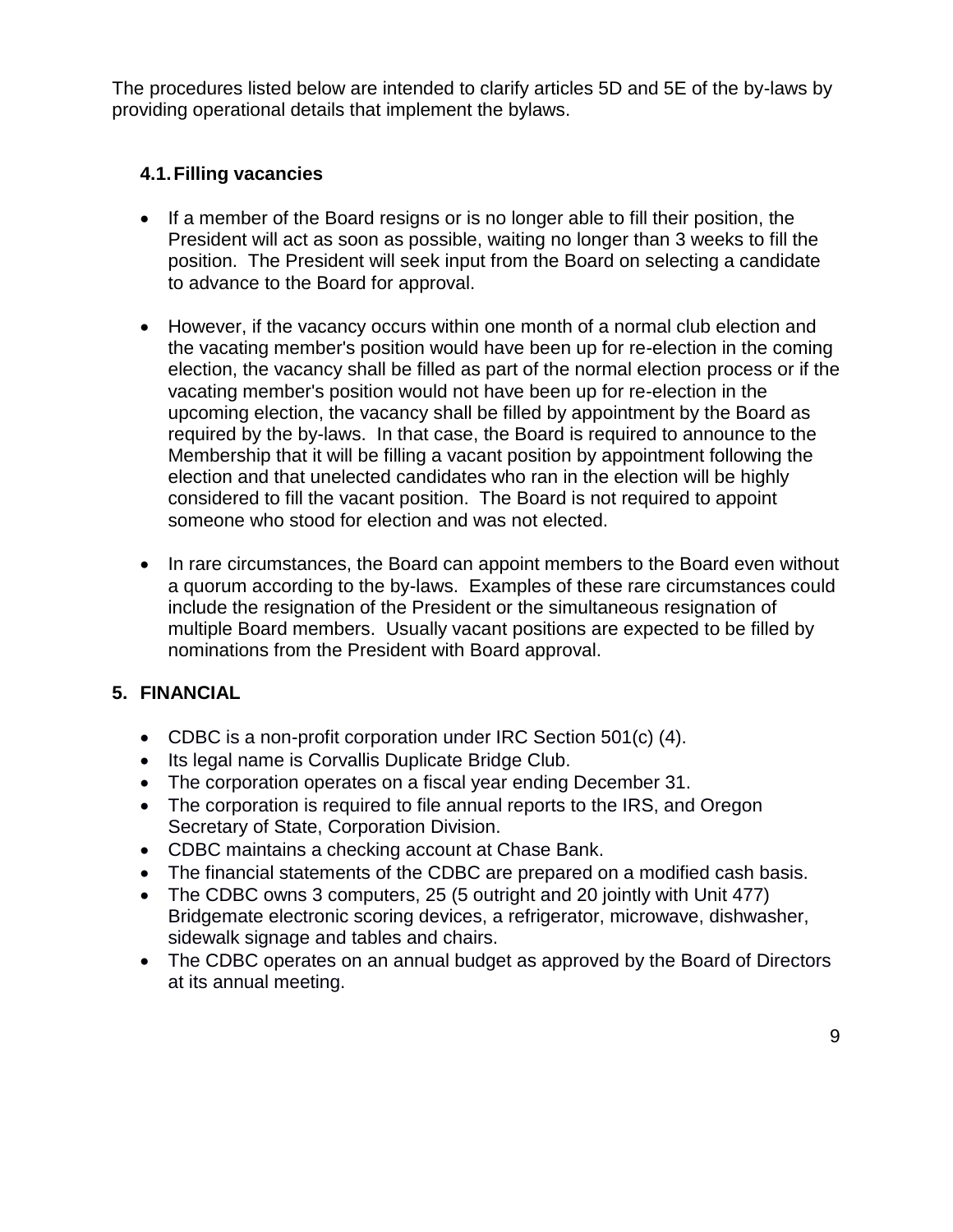- The financial records of the club shall be inspected annually by a club member with bookkeeping/accounting background. The inspection will be open to the guarantors. The inspection shall take place between January 1 and January 31. By January 31, the results of the inspection shall be reported to the Board and guarantors.
- Donations:
	- Cash donations of any size are appreciated.
	- Donations may be earmarked by the donor for a special purpose.
	- Donations greater than \$2000 will be set aside for a special project or an emergency.
	- In order to estimate the true operating costs of the Center/Club:
		- o Donations of items that would be purchased if not donated will be recorded at fair market value as a donation and an equal expense. Items that would not be purchased will not be recorded.
		- o Donations of time that would be paid for if not donated will be recorded at fair market value and recorded as a donation and equal expense. Time doing jobs that that would not be paid for, though very valuable, will not be recorded.

## <span id="page-9-0"></span>**6. POLICY ON GAME CANCELLATIONS**

CBDC's general policy is to cancel games only in the case of either hazardous weather conditions as determined by the President and Club Manager or the unavailability of a director.

- We will develop a phone tree for people without computers so we can alert them of cancellations or possible cancellations
- If there is a forecast for snow/ice, we announce at games, and send a blanket email to the members alerting everyone to check the website for cancellation info before coming to bridge. The phone tree will contact those without computers
- When bad weathers develops, the Club President and Club Manager should conference call, make the decision, post the info on the website, alert the phone tree, and send the email--all at least 2 hours before the game starts.

Exceptions to the general policy include the following:

- Regularly scheduled games will be cancelled for Unit 477 tournaments.
- Weekend games may be cancelled or moved to a different date if moved at least a month in advance.
- Games that are cancelled or moved will be posted on the website and on the announcement screen for a month. They will be announced at each session for at least the first week.
- Salem/Eugene/Newport sectionals cancel Friday, Saturday, Sunday games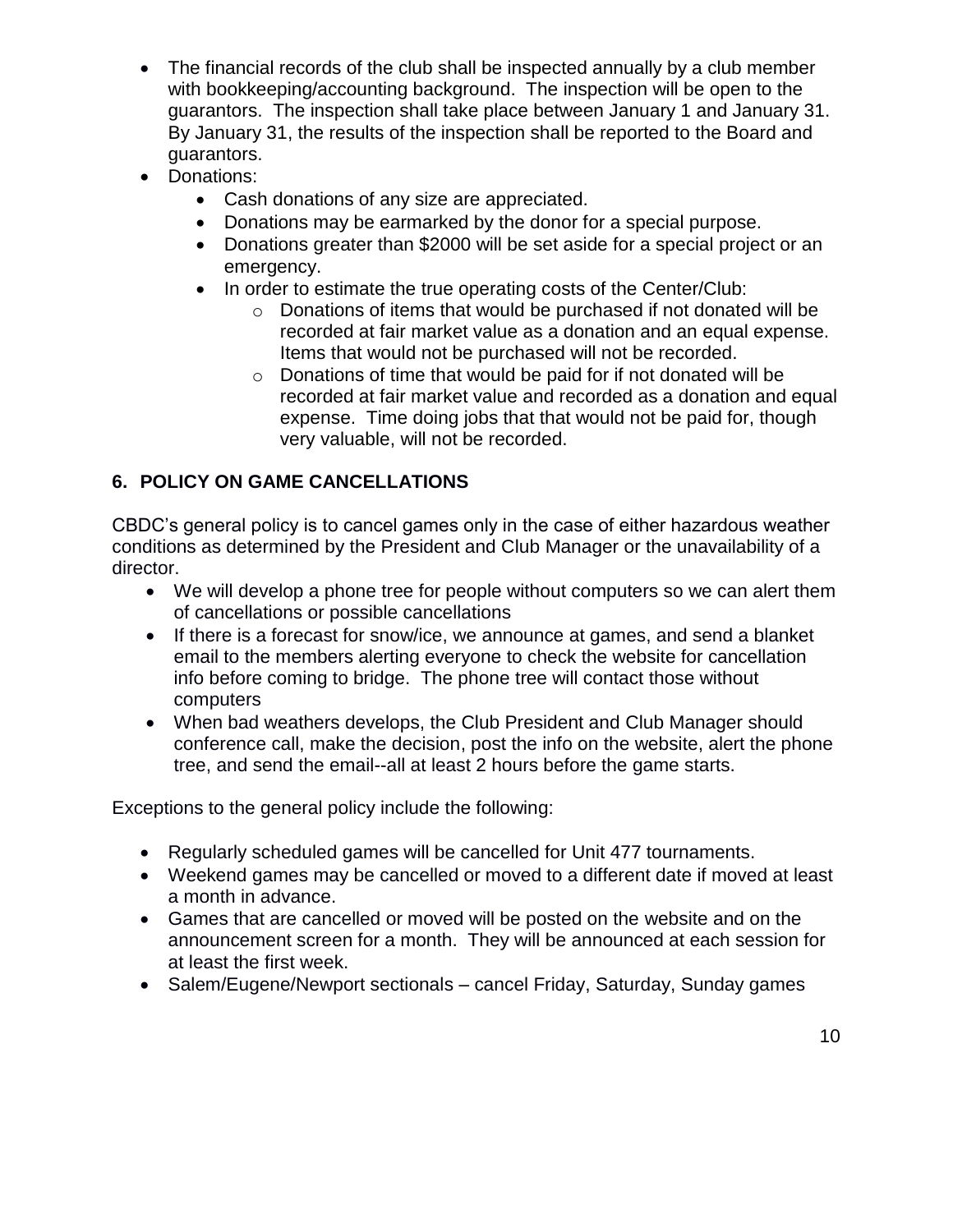Eugene Regional – cancel night games Tuesday, Friday, and Sunday, and Friday morning B&B game.

#### <span id="page-10-0"></span>**7. GAME MANAGEMENT**

## **Movement at End of Each Round**

Don't allow players to move until 2-3 minute warning announcement

#### **Players without Partners**

During any day game, a player may arrive without a partner and have the expectation of play providing:

- They provide notification to the director at least 30 minutes prior to game start
- If no other 'singles' are available, then the Director will play with the player.

Thus, a regularly scheduled director for day games should not schedule a partner for the day he/she directs unless the partner is willing to play with any 'single' who may want to play. Alternatively, if the director does not wish to play, then he/she should have available a stand-by or on-call player.

## **Taking Boards Away**

Slow Play

- Players can only make board up if ALL 4 players agree
- Players can only make up one board per pair per session
- The Director can disallow a make-up board

Penalizing Slow Play

'Warning' system – after two warnings, award 'AVG minus'

Other reasons for taking boards away

Director's prerogative (behavior, noise, other disruptions, etc.)

## <span id="page-10-1"></span>**8. GRIEVANCE PROCEDURES**

The purpose of the procedures is to provide a clear process for reporting, investigating, evaluating, and making recommendations for actions in response to objectionable actions and unacceptable behaviors experienced in the club and to clarify behavioral expectations.

The Corvallis Duplicate Bridge Club (CDBC) is committed to maintaining a fair and enjoyable atmosphere for all players.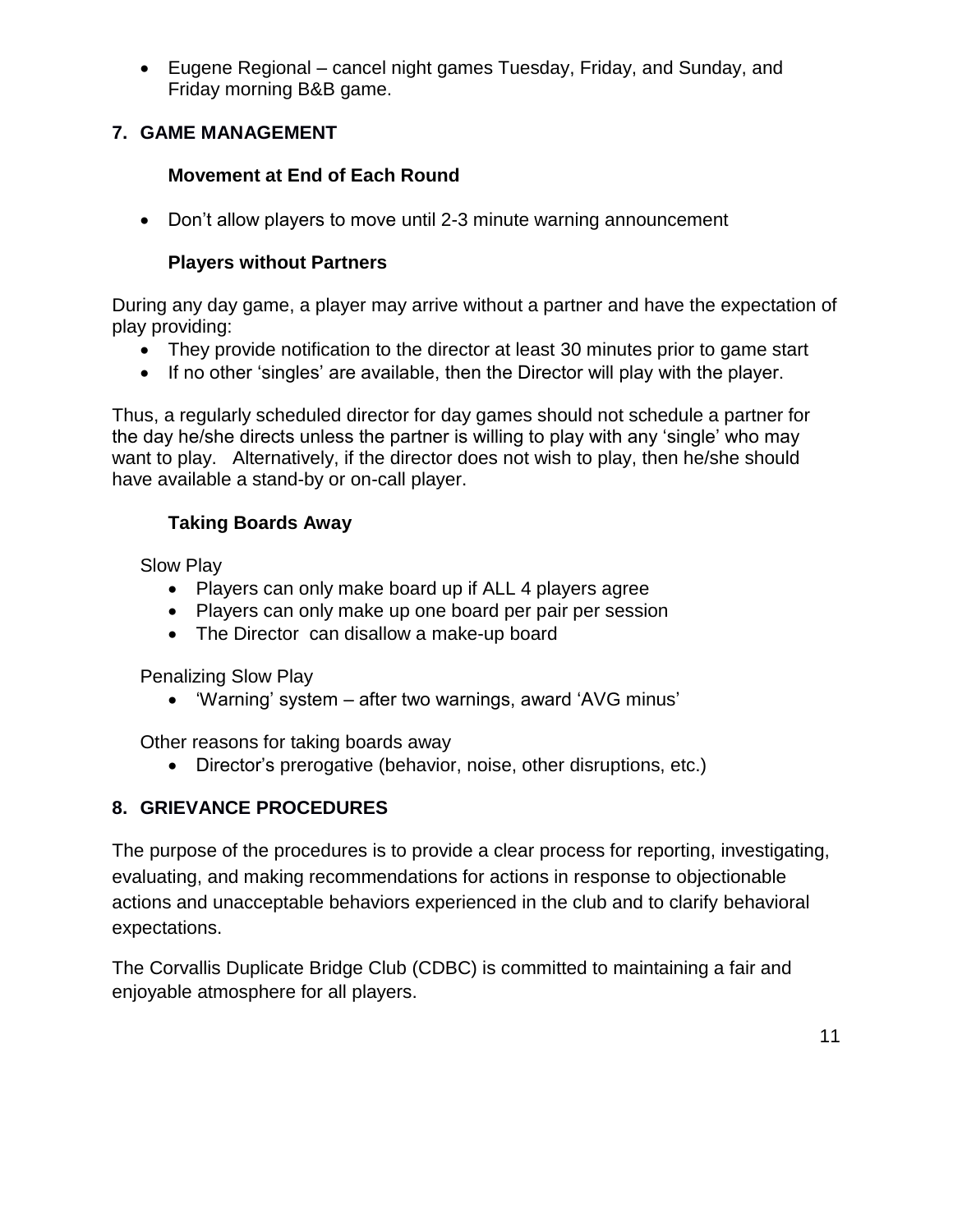Unacceptable behaviors include, but are not limited, to the following:

- Threatening words or behaviors
- Harassment or bullying, i.e., causing another to feel uncomfortable or threatened
- Profanity
- Hate speech
- Refusing to abide by Director's instructions
- Cheating
- Lying
- Stealing or Embezzling

## **Grievance Committee:**

The Grievance Committee shall consist of three Club members: a Board member appointed by the Board President and two members selected by the appointed Board member. To avoid any potential conflict of interest the Board member will have no voting rights on the issue in question at any Board Meetings. Each Committee member will serve for one calendar year and may be asked to serve again.

The goal of the Grievance Committee is to mediate minor disputes; to investigate issues not readily resolved by education, communication or immediate mediation; and to refer matters to the Board that appear to violate the ACBL Code of Conduct and/or that may require disciplinary action. The Board will make the final determination of any disciplinary action to be taken.

## **Grievance Initiation Procedures**

Any member who has a complaint or concern against one or more members is encouraged to first voice his or her concern directly to any Director, Board Member or Grievance Committee Member. The complainant may request that his or her identity be kept confidential if the complainant fears retribution. The Grievance Committee may subsequently determine that the complaint cannot be pursued without the complainant being identified. At such time, the complainant will be informed and may choose to reveal their identity or withdraw their complaint.

Any member making a complaint against one or more members is encouraged to do so as soon as possible following the event to prevent any loss of accurate information.

Players who believe a violation has occurred during a game may call the Director, who will attempt to resolve the issue at the time. If this is not an option or if the player disagrees with the decision of the Director, that player may voice their concerns to the Grievance Committee Chair within seven days of the incident.